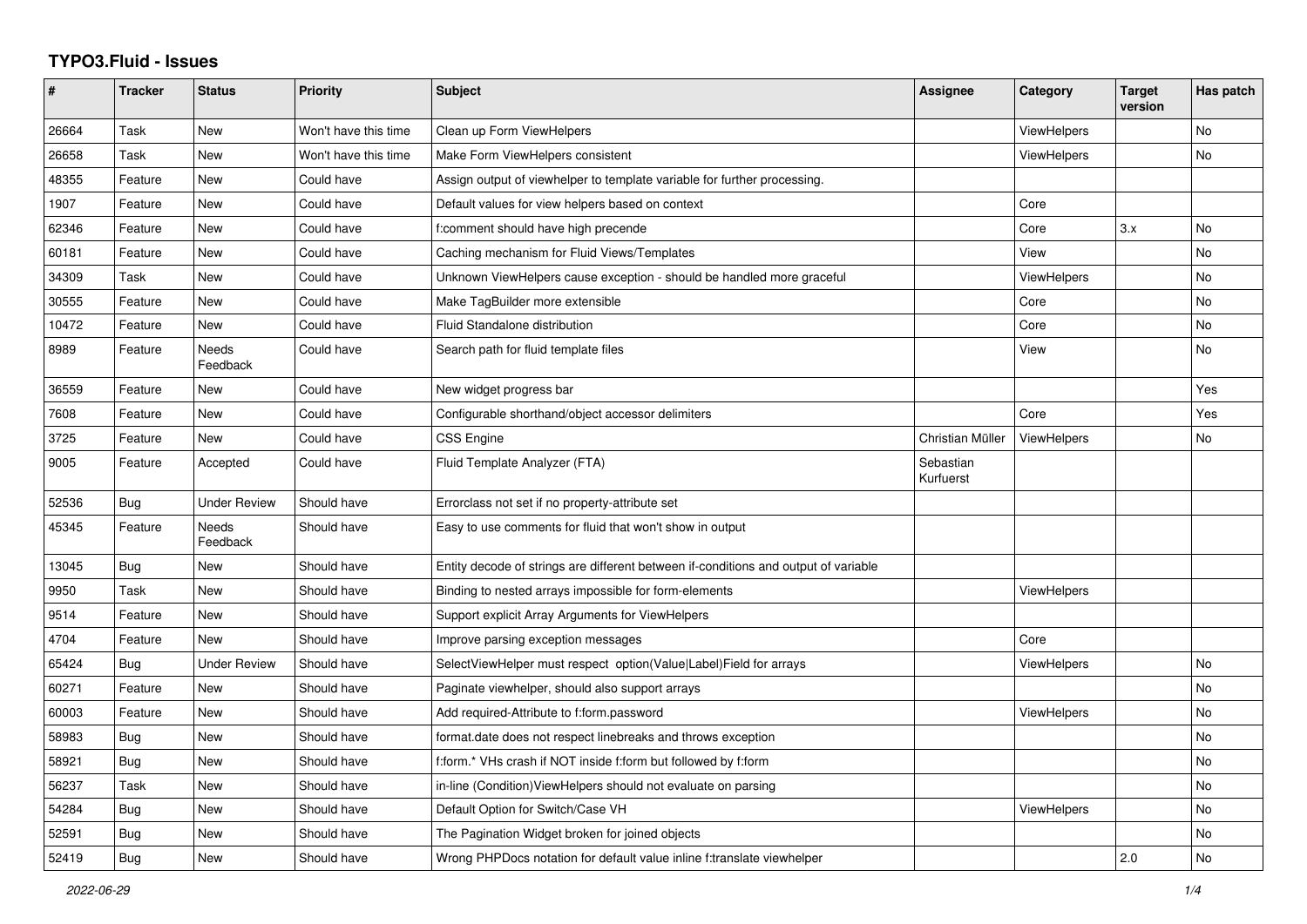| #     | <b>Tracker</b> | <b>Status</b>       | <b>Priority</b> | <b>Subject</b>                                                                                              | Assignee | Category    | <b>Target</b><br>version | Has patch |
|-------|----------------|---------------------|-----------------|-------------------------------------------------------------------------------------------------------------|----------|-------------|--------------------------|-----------|
| 51277 | Feature        | New                 | Should have     | ViewHelper context should be aware of actual file occurrence                                                |          |             |                          | No        |
| 50888 | <b>Bug</b>     | <b>Under Review</b> | Should have     | WSOD by changing name of section and if Fluid caches are generated                                          |          |             |                          | No        |
| 49756 | Feature        | <b>Under Review</b> | Should have     | Select values by array key in checkbox viewhelper                                                           |          |             |                          | No        |
| 49600 | Bug            | <b>New</b>          | Should have     | f:form tag shown as a HTML on frontend                                                                      |          | ViewHelpers |                          | No        |
| 47669 | Task           | New                 | Should have     | FormViewHelper does not define the default request method                                                   |          |             |                          | No        |
| 47006 | Bug            | <b>Under Review</b> | Should have     | widget identifier are not unique                                                                            |          |             |                          | No        |
| 46545 | Feature        | New                 | Should have     | Better support for arrays in options of SelectViewHelper                                                    |          |             |                          | No        |
| 46289 | Bug            | Needs<br>Feedback   | Should have     | Enable Escaping Interceptor in XML request format                                                           |          | View        | 2.0.1                    | No        |
| 46257 | Feature        | <b>Under Review</b> | Should have     | Add escape sequence support for Fluid                                                                       |          | Core        |                          | No        |
| 46091 | Task           | Needs<br>Feedback   | Should have     | Show source file name and position on exceptions during parsing                                             |          |             |                          | No        |
| 45394 | Task           | New                 | Should have     | Forwardport Unit test for standalone view                                                                   |          | View        |                          | No        |
| 45153 | Feature        | <b>New</b>          | Should have     | f:be.menus.actionMenuItem - Detection of the current select option is insufficient                          |          |             |                          | No        |
| 44234 | <b>Bug</b>     | <b>Under Review</b> | Should have     | selectViewHelper's sorting does not respect locale collation                                                |          | ViewHelpers | 2.1                      | No        |
| 43072 | Task           | New                 | Should have     | Remove TOKENS for adding templates fallback in Backporter                                                   |          | View        |                          | No        |
| 43071 | Task           | New                 | Should have     | Remove TOKENS for adding fallback teplates in B                                                             |          |             |                          | No        |
| 42743 | Task           | New                 | Should have     | Remove inline style for hidden form fields                                                                  |          |             |                          | No        |
| 42397 | Feature        | New                 | Should have     | Missing viewhelper for general links                                                                        |          |             |                          | No        |
| 40081 | Feature        | New                 | Should have     | Allow assigned variables as keys in arrays                                                                  |          |             |                          | No        |
| 39990 | Bug            | New                 | Should have     | Same form twice in one template: hidden fields for empty values are only rendered<br>once                   |          | Core        |                          | No        |
| 39936 | Feature        | New                 | Should have     | registerTagAttribute should handle default values                                                           |          | ViewHelpers |                          | No        |
| 38130 | Feature        | New                 | Should have     | Checkboxes and multiple select fields should have an assignable default value                               |          |             |                          | No        |
| 37619 | <b>Bug</b>     | New                 | Should have     | Fatal Error when using variable in name attribute of Section ViewHelper                                     |          | ViewHelpers |                          | No        |
| 36655 | <b>Bug</b>     | New                 | Should have     | <b>Pagination Links</b>                                                                                     |          | Widgets     |                          | No        |
| 36410 | Feature        | <b>New</b>          | Should have     | Allow templates to send arguments back to layout                                                            |          | ViewHelpers |                          | No        |
| 34682 | <b>Bug</b>     | <b>Under Review</b> | Should have     | Radio Button missing checked on validation error                                                            |          | ViewHelpers |                          | No        |
| 33215 | Feature        | New                 | Should have     | RFC: Dynamic values in ObjectAccess paths                                                                   |          |             |                          | No        |
| 31955 | Feature        | New                 | Should have     | f:uri.widget                                                                                                |          | Widgets     |                          | No        |
| 28554 | <b>Bug</b>     | New                 | Should have     | (v4) implement feature flag to disable caching                                                              |          |             |                          | No        |
| 28553 | Bug            | New                 | Should have     | improve XHProf test setup                                                                                   |          |             |                          | No        |
| 28552 | <b>Bug</b>     | New                 | Should have     | (v5) write ViewHelper test for compiled run; adjust functional test to do two passes<br>(uncached & cached) |          |             |                          | No        |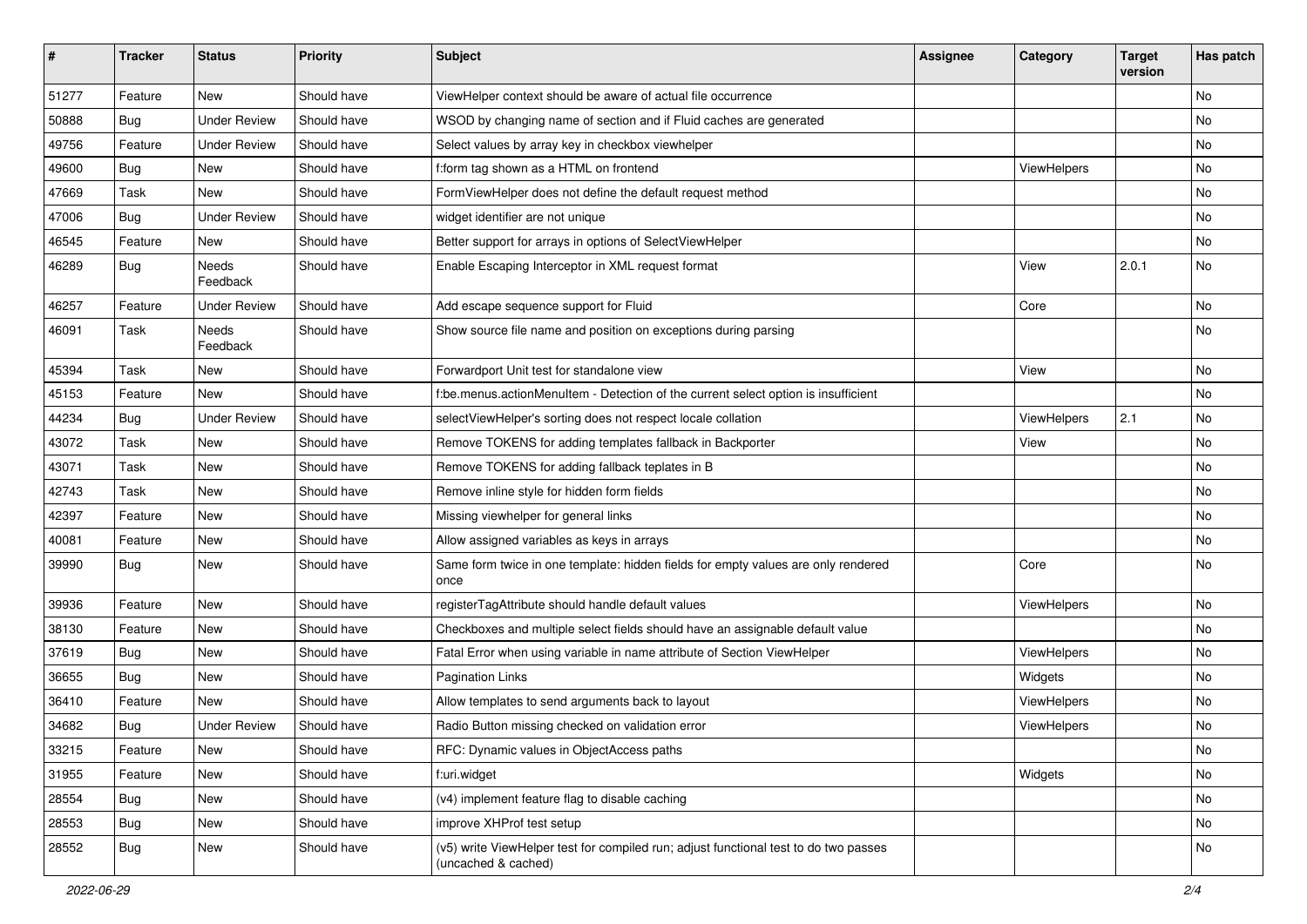| ∦     | <b>Tracker</b> | <b>Status</b>            | <b>Priority</b> | <b>Subject</b>                                                                                         | <b>Assignee</b>             | Category           | <b>Target</b><br>version | Has patch |
|-------|----------------|--------------------------|-----------------|--------------------------------------------------------------------------------------------------------|-----------------------------|--------------------|--------------------------|-----------|
| 28550 | Bug            | New                      | Should have     | (v4) make widgets cacheable, i.e. not implement childnodeaccess interface                              |                             |                    |                          | No        |
| 28549 | Bug            | New                      | Should have     | make widgets cacheable, i.e. not implement childnodeaccess interface                                   |                             |                    |                          | No        |
| 10911 | Task           | New                      | Should have     | Tx_Fluid_ViewHelpers_Form_AbstractFormViewHelper->renderHiddenIdentityField<br>should be more reliable |                             | ViewHelpers        |                          | No        |
| 8648  | Bug            | New                      | Should have     | format.crop ViewHelper should support all features of the crop stdWrap function                        |                             | <b>ViewHelpers</b> |                          | No.       |
| 3481  | Bug            | New                      | Should have     | Use ViewHelperVariableContainer in PostParseFacet                                                      |                             | Core               |                          | No.       |
| 3291  | Feature        | Needs<br>Feedback        | Should have     | Cacheable viewhelpers                                                                                  |                             |                    |                          | No        |
| 32035 | Task           | <b>New</b>               | Should have     | Improve fluid error messages                                                                           |                             | Core               |                          | Yes       |
| 30937 | <b>Bug</b>     | New                      | Should have     | CropViewHelper stringToTruncate can't be supplied so it can't be easily extended                       |                             | ViewHelpers        |                          | Yes       |
| 54195 | Task           | New                      | Should have     | Rename and move FormViewHelper's errorClass value, currently 'f3-form-error'                           | Adrian Föder                | ViewHelpers        |                          | No        |
| 53806 | Bug            | <b>Under Review</b>      | Should have     | Paginate widget maximumNumberOfLinks rendering wrong number of links                                   | Bastian<br>Waidelich        | Widgets            |                          | No        |
| 58862 | <b>Bug</b>     | <b>Needs</b><br>Feedback | Should have     | FormViewHelper doesn't accept NULL as value for \$arguments                                            | Bastian<br>Waidelich        | ViewHelpers        |                          | Yes       |
| 55008 | Bug            | <b>Under Review</b>      | Should have     | Interceptors should be used in Partials                                                                | Christian Müller            |                    |                          | No        |
| 37095 | Feature        | New                      | Should have     | It should be possible to set a different template on a Fluid TemplateView inside an<br>action          | Christopher<br>Hlubek       |                    |                          | No        |
| 43346 | Feature        | <b>Under Review</b>      | Should have     | Allow property mapping configuration via template                                                      | Karsten<br>Dambekalns       | ViewHelpers        | 2.1                      | No        |
| 8491  | Task           | Needs<br>Feedback        | Should have     | link.action and uri.action differ in absolute argument                                                 | Karsten<br>Dambekalns       | ViewHelpers        |                          | No.       |
| 36662 | Bug            | Needs<br>Feedback        | Should have     | Checked state isn't always correct when property is collection                                         | Kevin Ulrich<br>Moschallski | ViewHelpers        | 1.1.1                    | No        |
| 52640 | Feature        | <b>Under Review</b>      | Should have     | Create an UnlessViewHelper as opposite to the IfViewHelper                                             | Marc Neuhaus                |                    |                          | No.       |
| 40998 | Bug            | <b>Under Review</b>      | Should have     | Missing parent request namespaces in form field name prefix                                            | Sebastian<br>Kurfuerst      | ViewHelpers        | 1.1.1                    | <b>No</b> |
| 28551 | Bug            | Accepted                 | Should have     | (v4) backport VHTest                                                                                   | Sebastian<br>Kurfuerst      |                    |                          | No        |
| 12863 | Bug            | New                      | Should have     | Attributes of a viewhelper can't contain a '-'                                                         | Sebastian<br>Kurfuerst      | Core               |                          | No        |
| 5933  | Feature        | Accepted                 | Should have     | Optional section rendering                                                                             | Sebastian<br>Kurfuerst      | ViewHelpers        |                          | No        |
| 33394 | Feature        | Needs<br>Feedback        | Should have     | Logical expression parser for BooleanNode                                                              | <b>Tobias Liebig</b>        | Core               |                          | No        |
| 57885 | Bug            | New                      | Must have       | Inputs are cleared from a second form if the first form produced a vallidation error                   |                             |                    |                          | No        |
| 51100 | Feature        | New                      | Must have       | Links with absolute URI should have the option of URI Scheme                                           |                             | ViewHelpers        |                          | No        |